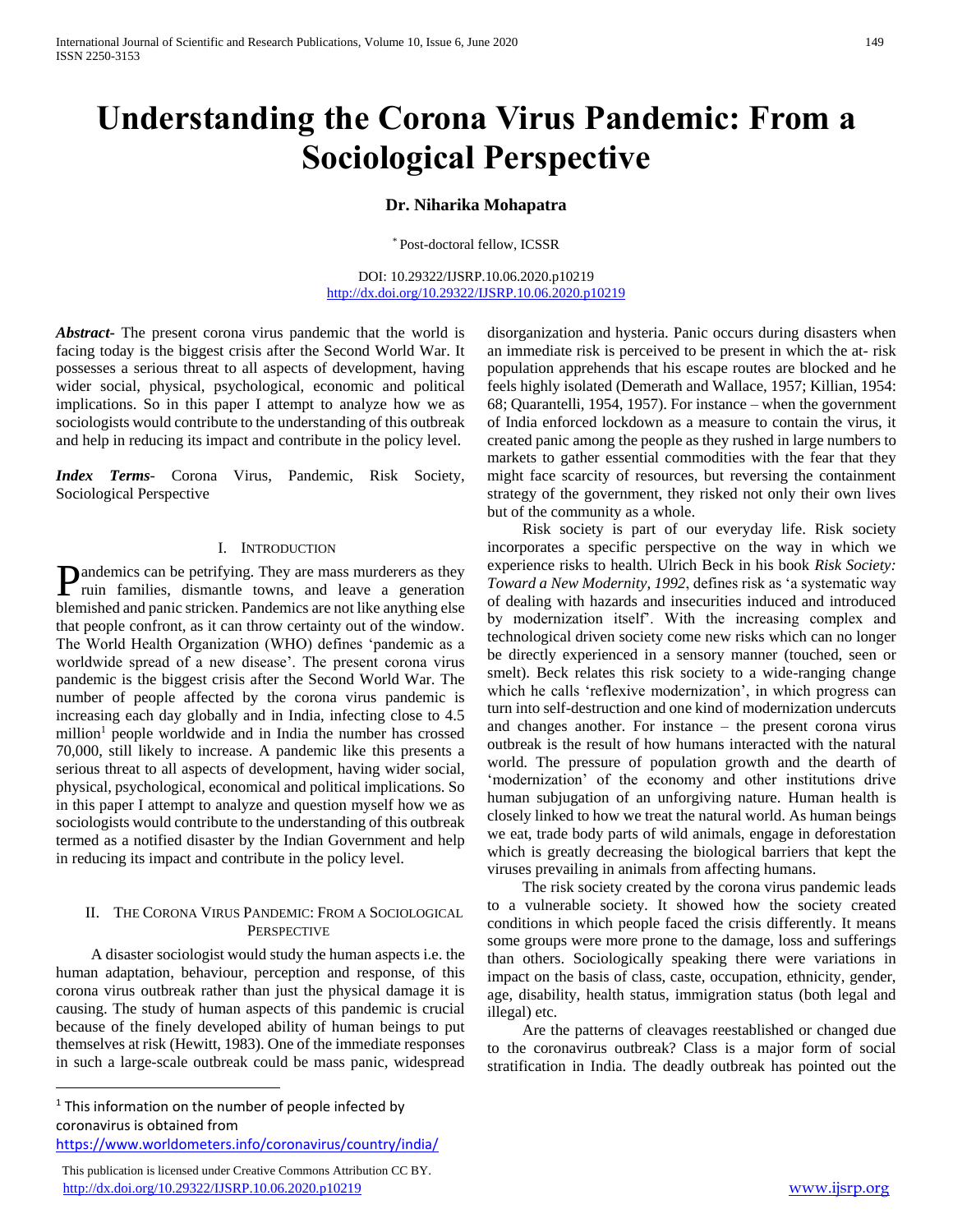fatal gap between the haves and have-not. When the government of India announced the national lockdown and social distancing as a potent measure to contain the virus, it pointed out the workforce inequality as only the white-collar workers could keep their jobs and work from home, but the blue-collar workers (for e.g. people engaged in delivering groceries, pharmaceutical staff, daily wage earners, petty shop owners, service providers like barbers, maids etc) who were mostly engaged in 'essential' jobs did not have the option of working from home, but lived with the fear of being rendered jobless. These blue-collar workers were at constant risk of the virus due to their position in society, this revealed a lot of the deeper structural problems with the way we structure our social life. According to an estimate provided by the International Labour Organization (ILO), only 22 percent of India's workforce comes under the category of salaried employment and 78 percent of India's workforce has no guaranteed salary, lack decent working conditions and social security, hence bore the heavier burden of the pandemic and its recovery than the relatively betteroff.

 The risks involved in disasters are connected with the vulnerability created for many people through their normal existence. The differential impact of the coronavirus outbreak can be understood by a basic structural phenomenon unique to India i.e. the caste system. Due to the coronavirus outbreak the lower castes in India fear that it will strengthen the inequality among the lower caste and upper caste. There were numerous instances of caste based discrimination faced by the Yanadi community in Vijaywada, Andra Pradesh, who live in small pockets on the outskirts of the village which was considerably far off from the essential services of the village like health care centres, schools, banks etc. The people from these communities were not allowed to purchase essential items like medicine, food from the market, by the higher caste community members. The families of these communities are mostly engaged as waste pickers and drain cleaners for centuries, but with the spread of the disease they are at considerable risk of catching the virus, as they are not given enough equipment to protect themselves against the disease. With the repeated instructions on social isolation and social distancing there is a distress among the lower caste they would face more stigmatization from the higher caste communities, as they already being called by the name of the disease i.e.'corona'. This exposes them to another form of risk i.e. discrimination.

 Although the government of India has announced a stimulus relief package for the sanitation workers but to claim the government aid, the sanitation workers need to have a government Id or employment ID card. But there are many sanitation workers belonging mostly to the lower caste, who work as informal labourers and so do not possess employment ID or the government ID. It is because either the information did not reach them or the enrollment camps to get IDs have never been set up in their villages and in some cases they were asked to pay huge bribes to make these IDs done, which was not possible for them to pay. There are also some instances in which the lower castes did not have a bank account to access the government aid and those who had a bank account, do not know how to operate it because either it is controlled by the ration card shopkeeper or upper caste landlord. This clearly points out that the process of relief can see the exclusion of several groups from the lower castes if the relief packages are centralized and linked to government IDs.

 Crisis always have had adverse impacts on the lives of women and the corona virus pandemic is no exception. Women were traditionally considered as care givers and nurturers; hence one of immediate impacts of the corona virus outbreak is the increased care-giving responsibilities on women. They had to take care of the children, elderly, and disabled and at the same time perform household duties. As a result of which women are found to be more stressed than men during the lockdown. It is because even today gender equality remains a concern in many families (both in rural and urban areas) due to the absence of self-corrective measures to correct gender responsibilities. The increased workload on women would have an impact on the labour force participation especially for the women working in the informal sector, for e.g. women engaged in providing tiffin service, selling fish and vegetables, construction etc. With the economy sinking even in the formal sectors women are likely to face lay off than men as they are not considered as bread winners of the family and are considered as 'less productive' than men. With the economic constraints in poorer households in matters of resource allocation relating to food, health and education, priority would be given to men and boys in availing resources instead of women and girls. There are numerous instances when the women themselves eat less food, at times even starved and gave more food to the men and the other members of the family. This could have serious implications on the health of women and girls.

 The lockdown imposed as a preventive measure to contain the corona virus pandemic has magnified the plight of the single women including younger, older, middle aged, widows etc., as they are responsible for their own safety, mental health and financial stability. Without any lack of support for these women due to the social stigma attached to single women there is an increase in the level of anxiety and fear of being unsafe amongst them.

 Another issue which is of concern in this pandemic is the escalation of violence against women in the country during the lockdown period. In the chaos resulting from the crisis and the disruption caused to social and family protection, vulnerability of all women increases in terms of personal security. And what is important to note is that the violence which a woman encounters at home, the perpetrator is none other than the husband or close relatives. The consequences of violence against women are seen to affect all aspects of the everyday life of the women, especially her health (Watts and Zimmerman, 2002; UNIFEM, 2003; WHO, 2001; WHO, 2005).

 Another category of population who are more vulnerable in the pandemic is the elderly. The elderly populations above 60 years of age are at more risk of getting infected by the virus and even death. The impact of social distancing and lockdown has been particularly tougher for the older adults as it has led to isolation and loneliness which is having a negative impact on their mental health as they more confused and are losing orientation of their surroundings. This is having an impact on their immunity.

 People's exposure to the virus also differed if they were disabled as they had certain special needs. The lockdown has increased the problems of the people with disabilities, for instance of the deaf and mute as they found it difficult to access the food and everyday requirements as neither the police nor the response teams from the government understand sign language. The people with disabilities also found it difficult to get caregivers and helpers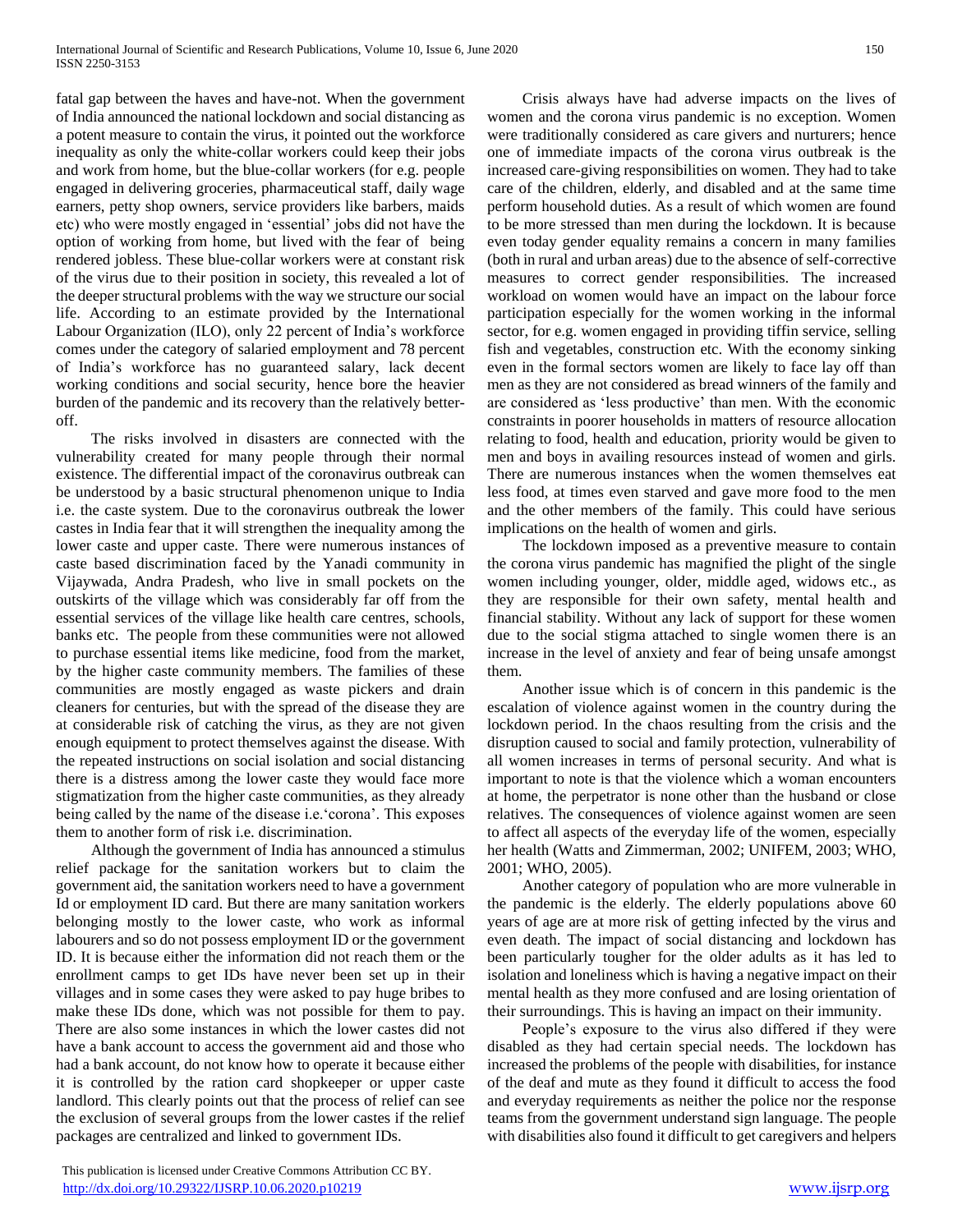during the pandemic as there was no one to attend to their special needs as a consequence of which neither they could get access to medicines nor could make medical visits.

There is another category of population who is worst affected in the pandemic is the transgenders. These people for their daily sustenance depend on begging, ritual functions and sex work, which can only be met through social contact. This puts them at a higher risk of contracting the virus than the general public.

In the corona virus outbreak migrants were most vulnerable as they not only lost their employment and wages; with it they also lost their access to housing. This prompted a painful and chaotic process of mass return of migrants from urban to rural areas of origin, which threaten to worsen the already precarious rural livelihoods; this made them more vulnerable to exploitation and abuse. For e.g. in a distressful incident in Uttar Pradesh the migrants who were returning home were sprayed with a chemical disinfectant by a team who were on sanitizing duty at Bareily bus stop.

 This shows how even a pandemic situation vulnerability of people differed in varying ways and with differing magnitude on the basis of caste, class, age, gender, disability, migrant status. It showed how the social systems operate to engender by making the impact of a pandemic more severe on some vulnerable groups and individuals.

## III. CONCLUSION

 The study revealed how pandemics can be identified within the broader patterns of society. It explored the connections between the risks different categories of population face and the reasons for their vulnerability to crisis. This analysis from a sociological perspective may provide a more effective way of formulating policies that can help to reduce and mitigate the effects of pandemics, while at the same time bettering the living conditions and opportunities of people more inclusively.

 In risk society the unknown and unintended consequences come to a dominant force in society as it is evident in the corona virus outbreak. For instance - when the government of India imposed the strictest lockdown in response to the pandemic, it was unknown and one of the unintended consequences of the lockdown was that the unemployment rate tripled in India. Since risks are an incidental problem of modernization in undesirable abundance, it can be eliminated by proper preparedness and response plan, which is also applicable in the present corona virus pandemic. In circumstances where human actions are causing harm to the people on a global scale "precautionary measures" are needed. Since the government of India spends just 1.28 percent of its GDP on public health expenditure as per 2017-18 data, we could hardly get around establishing a truly effective pandemic preparedness system. To prevent the pandemic from disrupting the daily life of the people and wiping out towns and killing people, it is crucial to invest in preparedness and not panic. There should be a separate provision for pandemic funding in the budget of the government of India.

 Another approach to be prepared for unforeseen circumstances arising out of pandemics is to have a health disaster mitigation training centre which can prepare doctors, nurses and paramedical professionals with state-of-the-art training for immediate deployment during future health exigencies.

 This publication is licensed under Creative Commons Attribution CC BY. <http://dx.doi.org/10.29322/IJSRP.10.06.2020.p10219> [www.ijsrp.org](http://ijsrp.org/)

 Since the enormity of the problem demands a decentralized approach, a new provision was introduced by the government of Odisha, i.e. a community based monitoring strategy to contain the spread of the novel corona virus by delegating the sarpanches the "collector's power" so that they can plan, coordinate and take steps within their jurisdiction. This can pave the way for other states to introduce new strategies for the involvement of panchayati raj institutions which are people's institutions at the grassroots level; this can go a long way for effective pandemic management.

## **REFERENCES** Books and Journals

[1] Alexander, D. (1983), Natural disasters, (New York: Chapman and Hall).

- [2] Ariyabandu, M.M and Wickramasinghe, M (2003), Gender Dimension in Disaster Management: A Guide for South Asia, ITDG South Asia.
- [3] Beck, Ulrich. (1992), Risk Society: Towards a New Modernity, Theory, Culture and Society, (London, Newbury Park, New Delhi: Sage Publications).
- [4] Blaikie, P., P.T. Cannon, I. Davis, and B. Wisner (2nd ed.) (2003), At Risk: Natural Hazards, People's Vulnerability, and Disasters, (London: Routledge).
- [5] Chang, K.S (ed.) (2017), Reflexive Modernization, John Wiley and Sons Publications.
- [6] Eid, M. (2003), "Reflexive Modernity and Risk Society", International Journal of humanities, Vol. 1, pp.813-828.
- [7] Leiss, W and B. Wynne (1995), "Risk Society, towards a new modernity", Canadian Journal of Sociology, Vol.19, No.4, pp. 544 – 547.
- [8] Mileti, D.S., T.E. Drabek and J.E. Haas (1975), Human Systems in Extreme Environments, (Boulder CO: Institute of Behavioural Science, University of Colorado).
- [9] Pandemics: A Brief History (2020), https://www.amazon.com/Pandemics-Brief-History-University-Press-ebook/dp/B086XFM9XL, University Press.
- [10] Sadati, A.K., M.H. Lankarani, and K.B. Lankarani (2020), "Risk Society, Global Vulnerability and Fragile Resilience: Sociological View on the CoronaVirus Outbreak", Shiraz E-Medical Journal, March.
- [11] South Asian Disaster Report 2005: Tackling the Tides and Tremors, (2006), Pictoral Printer Pvt Ltd.

Newspaper/Magazines

- [12] "At 1.28% of GDP, India's expenditure on health is still low although higher than before", The Print, 31st October, 2019.
- [13] "Centre invokes 'epidemic act' and disaster management act' to prevent spread of corona virus", The Times of India, 12th March, 2020.
- [14] "Coronavirus and Caste: Is our response to the pandemic casteist", The Quint, 21st March, 2020.
- [15] "Coronavirus and Covid-19: Caregiving for the elderly", Health, https://www.hopkinsmedicine.org/health/conditions-anddiseases/coronavirus/coronavirus-caregiving-for-the-elderly
- [16] "Coronavirus: India's partial lockdown reeks of class, caste bias leaving socially, sexually disadvantaged groups vulnerable", Outlook, 22nd March, 2020.
- [17] "Coronavirus: lockdown in India has affected 40 million migrants, says World Bank", Business Today, 23rd April, 2020.
- [18] "Covid-19 is becoming the disease that divides us: by race, class, and age", Bloomberg, 21st March, 2020.
- [19] "Covid-19: 'Dharma Sankat' for government over lockdown", The Times of India, 9th April, 2020.
- [20] "Covid-19: Social Distancing and Lockdown most Potent Vaccine", The Times of India, 9th April, 2020.
- [21] Covid -19 and the anti-lessons of history, Lancet, 2nd march, 2020
- [22] "Double Whammy: Corona Virus threat, fear of Job Loss", The Times of India, 10th April, 2020.
- [23] "Four Water Bottles, Five Mobiles and A Migrant Family on the Move", The Times of India, 31st March, 2020.